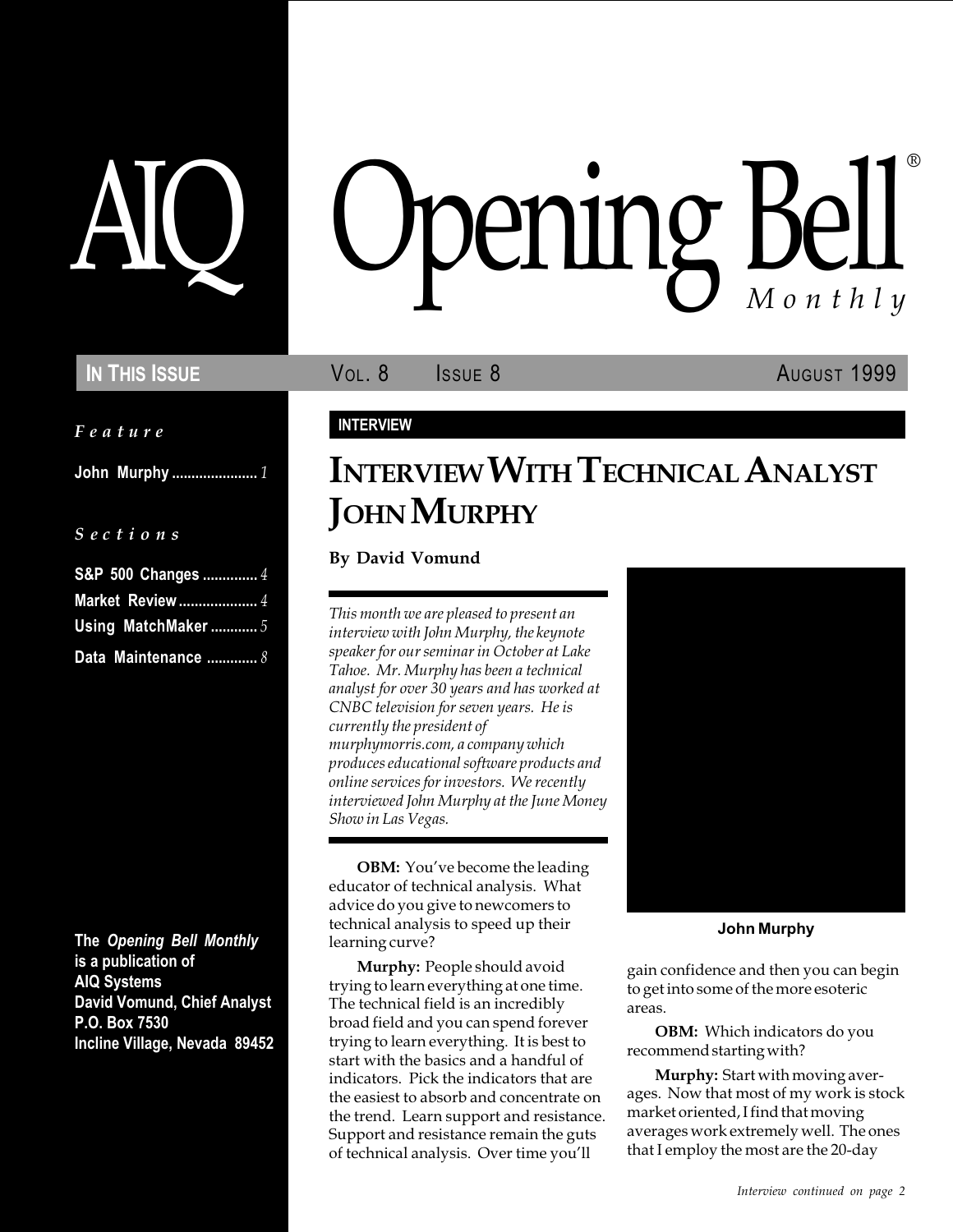#### INTERVIEW continued . . .

to use these together with Bollinger Bands. In addition, the 50-day moving average works very well with stocks and stock sectors. The 100-day moving average and the 200-day moving average are also used. I find the 20, 50, 100, and 200-day moving averages work well for both stocks and for sector analysis.

The Moving Average Convergence Divergence (MACD) indicator is one of my favorites. Again, it's a moving average system but it also has some elements of an oscillator to it.

Another important indicator is On Balance Volume, which is probably the simplest of the volume indicators. I also like other types of indicators such as the RSI and Stochastics. The RSI is the better of the two but it works best to use them together. Finally, I'll use the Average Directional Index (ADX) line to determine if a trend is in place.

OBM: Other than the RSI and the Stochastic, the indicators you listed tend to work best in a trending market. Does this mean you prefer to trade trending markets?

Murphy: Trend following indicators such as moving averages only work in a trending environment. The ADX line is a very good barometer to

#### PLEASE SEND CORRESPONDENCE TO:

Opening Bell Monthly G.R. Barbor, Editor P.O. Box 7530 Incline Village, NV 89452

AIQ Opening Bell Monthly does not intend to make trading recommendations, nor do we publish, keep or claim any track records. It is designed as a serious tool to aid investors in their trading decisions through the use of AIQ software and an increased familiarity with technical indicators and trading strategies. AIQ reserves the right to use or edit submissions.

For subscription information, phone 1-800-332-2999 or 1-775-831-2999. © 1992-1999 , AIQ Systems



determine whether a trend is in place. Generally, a rising ADX line indicates that you are in a trending phase. This is especially true if it has been at a low level. If this indicator is coming from a level below 20, then the security has been in a consolidation period for a while. When the ADX line starts to turn up from a very low level, that usually indicates that you are in the early stage of a new trend. At that point, trend following systems can be employed.

On the other hand, if you have been in a trend for a period of time and the ADX line gets very high, in the 40 to 50 range, and starts to turn down, then it is usually time to take some profits.

OBM: Your books, The Visual Investor and Technical Analysis of the Financial Markets are must-reads. What other technical analysis books do you recommend?

Murphy: I'll pick another one of my books, Intermarket Technical Analysis. People should be aware of the inter-market aspects of the various markets. Recently we saw how the stock market is influenced by the direction of interest rates. And

interest rates are affected by, let's say, the price of oil or the price of copper. All these things are very closely related. As for other books, our web site at www.murphymorris.com has a recommended reading list of about 15 books.

**OBM:** With the age of the internet, individual investors now have access to cheap real-time quotes and cheap trading commissions. The growth in active on-line investing is very remarkable. Do you think individual investors are moving too quickly into electronic day-trading?

Murphy: Definitely yes. I have advised people over the years that you have to master inter-day trading before you can master intra-day trading. The latter is much more difficult. When I walk around at various shows, such as the Money Show, I'm amazed at the number of people who ask questions about day trading. Yet, when I ask them a few questions, I find that they know very little about technical analysis. That is a terrible combination.

Being a profitable day trader is difficult and the odds are against you. To be successful you have to really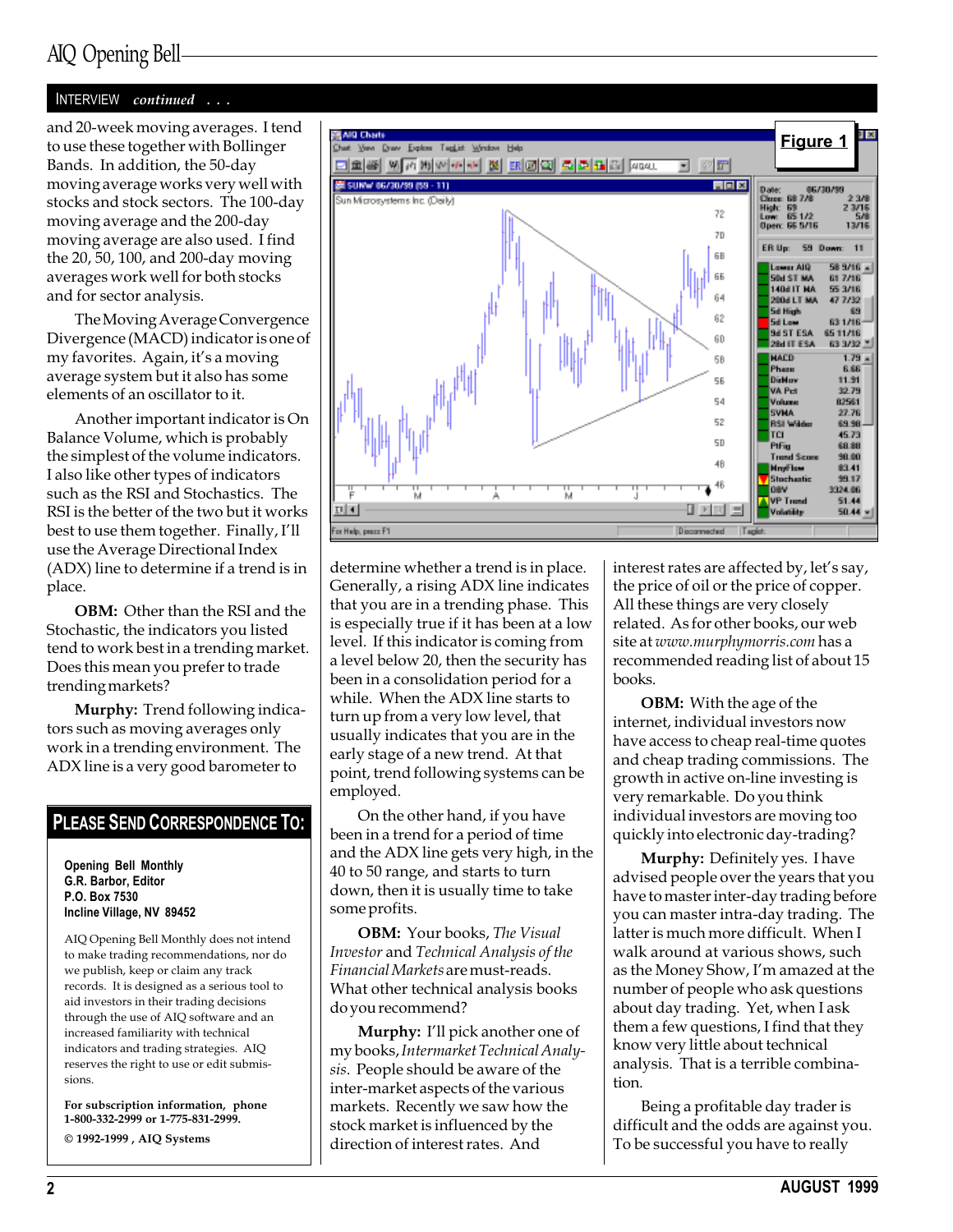#### INTERVIEW continued . . .

sharp, and you have to act fast. Most people don't have those credentials.

We've been in a period of rising prices, especially in internet stocks, so it has been relatively easy to make money. Over the last few months, however, we saw internet stocks drop 50% and people lost a lot of money. In time, the day trading frenzy will sort itself out.

OBM: After having worked at CNBC for so many years, would you say that individual investors are better or worse off by watching financial programs such as those on CNBC or CNNfn?

Murphy: I think they are better off in general because they are kept aware of what the markets are doing and a lot of things are explained to them. The downside is that investors aren't getting enough of the technical side of the market because the media is extremely fundamentally oriented. As a result, I think they're getting a biased view of how the markets work. After something happens, the media wants to explain why it happened. A lot of it sounds like rationalization.

OBM: At the Money Show, nearly all the speeches focus on what to buy and rarely discussed is when to sell. What type of sell strategy do you think people should employ?

Murphy: The sell strategies are exactly the same as the buy strategies. They are just turned upside down. The exact same principals that told you a stock was going up can be used to say that a stock in going down. On the buy side, you may be looking for a stock that just broke above a basing pattern, showing good relative strength and maybe breaking above a 50-day moving average. The sell would be just the opposite. A cross below the 50-day moving average or below a trendline can work as an excellent sell point. If the stock has been moving sideways for a while, you can put some kind of a protective stop under support.

It is important to watch Relative



Strength. If you are trading a certain sector, then watch its strength relative to the S&P 500. If a group begins to lose momentum, such as the internet stocks in April, then you know something has gone wrong.

It's also important that you don't fall in love with a stock. When it's time to sell, then sell it.

OBM: Do you prefer a purely mechanical sell strategy, such as falling below a moving average, or do you prefer to use some type of judgment?

Murphy: Nothing I do is purely mechanical. Because I'm an analyst, I take a lot of things into consideration. If a stock falls below its 50-day moving average for the first time in six months, then that would certainly be a warning signal to me. What we find very often is that when a stock breaks its 50-day moving average, then it will drop to the 100-day day or even the 200-day moving average.

**OBM:** How many technical indicators should people use and how should they decide on what indicators to follow?

Murphy: You will always want to use some basic charting but as for

indicators, there is no reason to use more that a half dozen. The ones that I recommended to you earlier are the ones I generally recommend. I think people can do a very good job by just using trendlines, moving averages, support and resistance, and a few basic tools.

OBM: Chart patterns are obviously a critical part of your analysis. Can you give us an example of a favorite chart pattern?

Murphy: The symmetrical triangle is an excellent pattern. A good example is Sun Microsystems (SUNW), which we recently recommended. From April to June it formed a nice triangle pattern and then in mid-June it broke above its resistance line, completing its bullish pattern (Figure 1).

OBM: I have talked with you on a previous occasion and it sounds like you change your stock selection technique depending on how the market is behaving. How do you know when the market environment has changed?

Murphy: This has a lot to do with interest rates and commodities. What

Interview continued on page 4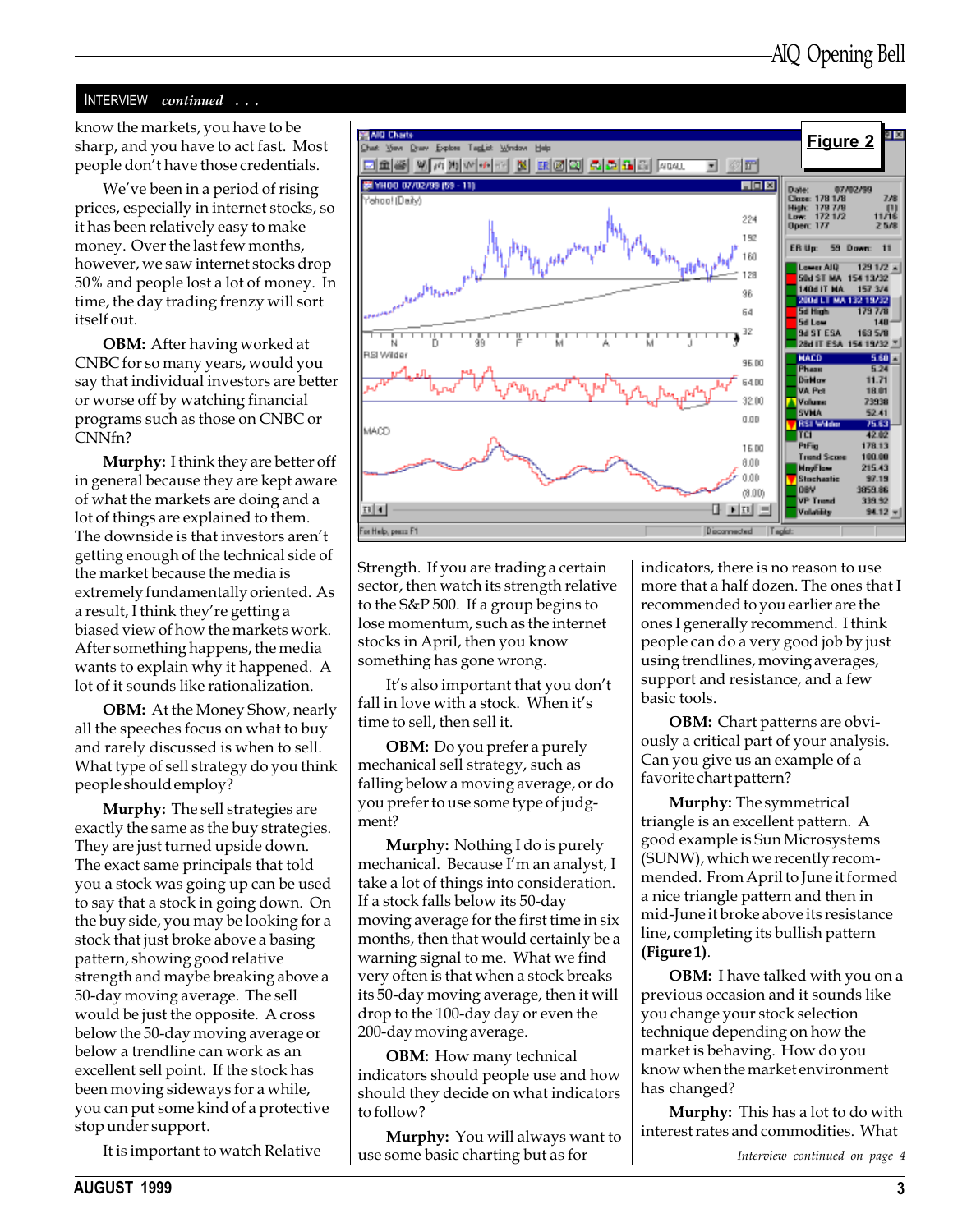#### INTERVIEW continued . . .

up and we started to see signs of strength in copper and some of the other markets for the first time in a long time. That started to put some upward pressure on interest rates and kicked in a very noticeable rotation within the stock market. High multiple stocks were sold and money flowed to inflation and cyclical stocks. This is where the inter-market scenario is important. It is important that people watch the relationship between commodities and bonds very closely.

**OBM:** Can you give us an example of a stock that you recently recommended and tell us why it was selected?

Murphy: Sure. Yahoo! is a stock that had lost 50% of its value. It fell to a major support level that had formed earlier in the year. It was also right at its 200-day moving average. On May 26, it bounced off the 200-day moving average and the \$120 support level on heavy volume. It looked like a key reversal day. The stock rallied a little bit and then came back and re-tested the low. In fact, it undercut its low by a couple points and turned up the next day. On the second dip, the RSI and the MACD were showing positive divergences (the indicators were moving higher at the same time that the stock made a new low). This was the first positive divergence since the



stock topped out earlier in the year (Figure 2). We use Yahoo! as a bellwether for the internet sector so we became more positive on the entire sector.

A similar analysis helped us to turn bullish on Microsoft (Figure 3). Microsoft corrected about 20% until May when it began to move sideways. On May 26, we pointed out that its MACD had turned bullish and that the RSI was showing a positive divergence. The stock moved side-

**Heading into July, AIQ was on a**<br>buy signal. The first half of the<br>month was your hyllich as gave all month was very bullish as new alltime highs were reached on the Dow, S&P 500, and Nasdaq Composite. Much of the strength was due to stronger than expected earnings.

The bullish tone changed on July 20 when a 97 sell signal was registered. Federal Reserve Chairman Greenspan put the focus back on increasing interest rates so stocks sold off anytime an economic report was released that hinted toward inflation.

From the July 20 sell signal to the end of the month, the market drifted lower. Both the S&P 500 and the Nasdaq Composite corrected about 3.5%.

Some of the industry groups were harder hit. Footwear fell 17%, Internet fell 10%, and Automobile Manufacturers fell 8%.

The late-month selloff left the market very oversold. Looking at the market log on July 30, about 97% of the stocks with unconfirmed Expert Rating signals were on the buy side.  $\blacksquare$ 

ways for a week or two while both the MACD and the RSI continued to show positive divergences. Again, Microsoft is a bellwether for the technology sector so Microsoft's action turned us bullish on the sector.

OBM: Thank you for sharing your thoughts with us and we look forward to your presentation at our fall seminar.  $\blacksquare$ 

John Murphy's web site is www.murphymorris.com.

## MARKET REVIEW **SAP 500 Changes**

Qualcomm Inc. (QCOM) replaces Transamerica (TA). QCOM is added to the Communications Equip. (COMMUNEQ) group.

Allied Waste (AW) replaces Browning - Ferris Ind. (BFI). AW is added to the Waste Management (WASTEMAN) group.

ADC Telecommunications (ADCT) replaces Nalco Chemical (NLC). ADCT is added to the Communications Equip. group.

Conoco Inc. (COC) replaces Battle Mountain Gold (BMG). COC is added to the Oil-Domestic Integrated (OILDMEST) group.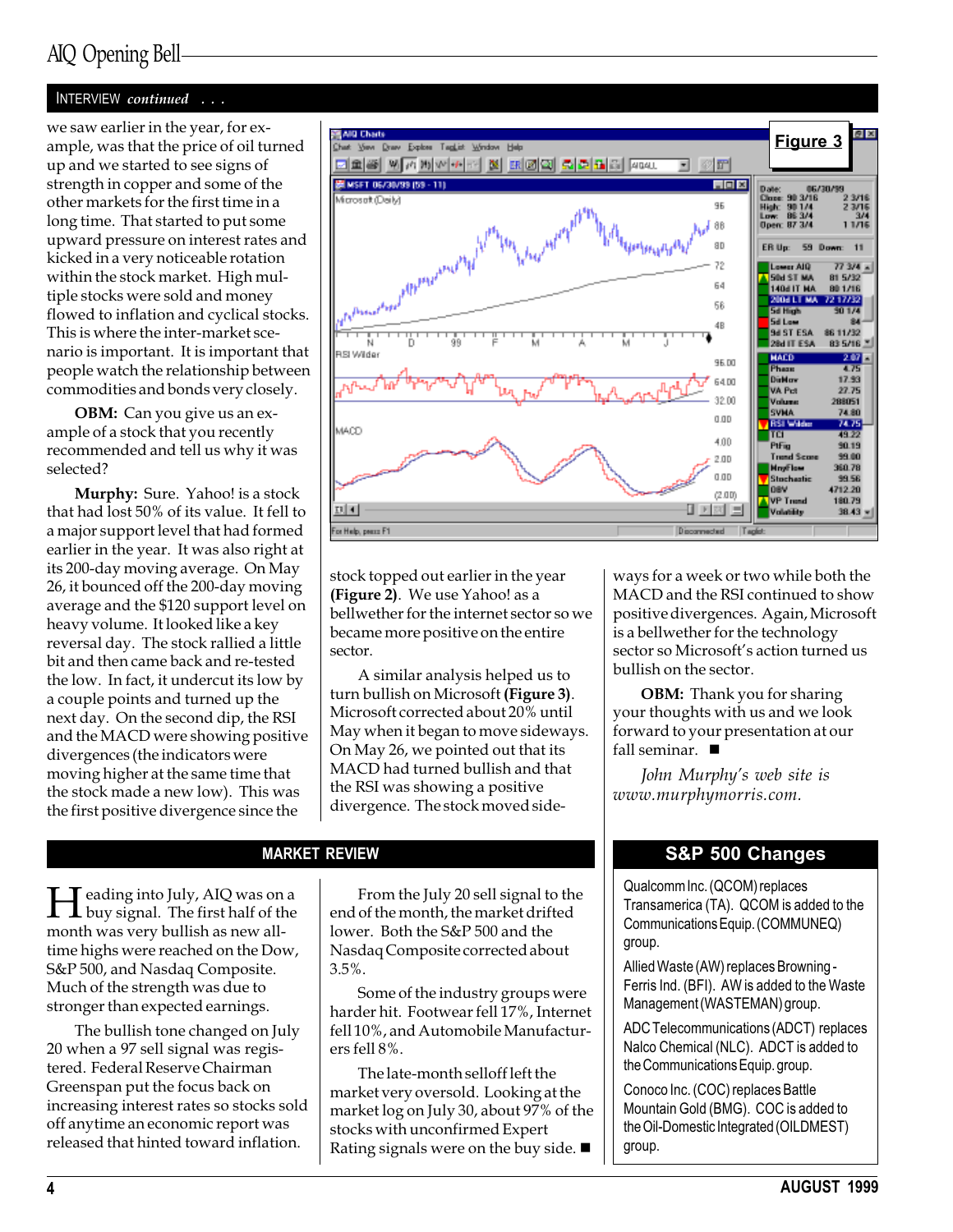#### USING MATCHMAKER

# HOW 'MATCHMAKING' CAN HELP IN YOUR TRADING DECISIONS

#### By Dr. J.D. Smith

DR J.D. SMITH

**A mong the many tools available in AIQ Trading Expert**<br>Pro is the MatchMaker.<br>MatchMaker got that name because its able in AIQ TradingExpert Pro is the MatchMaker. main purpose is to search a database of stocks to find a match between two stocks or between a group index and a stock or between a mutual fund and a stock. The extent of the match is determined by the Spearman rank correlation coefficient. The correlation is a mathematical measure of the affinity or similarity between two data series.

I won't use space here to explain the mathematics or the operations of MatchMaker. That is well done in the User Manuals. The output from MatchMaker is the rank correlation, which has a range of values from plus 1000 to minus 1000.

Plus 1000 means a perfect match between two data series where every price change in one series is matched exactly by a price change in the other series. This is an exact correlation. A minus 1000 means that the correlation is also exact, but in the opposite direction. Every price change in one series is matched exactly by a price change in the opposite direction in the other series. Correlations near zero signify that there is no relationship in the price movement of the two series. I accept a value of 500 to be sufficient strength to be meaningful.

Relevant results from MatchMaker will be obtained only if sufficient data is provided to the Spearman Algorithm. This is called the sample size. I have found a minimum of 25 data points to be sufficient. This means that when you are selecting the first and



last days for the MatchMaker parameters you should specify at least six months of weekly data or six weeks of daily data. Larger samples of data points will not harm the analysis but will have declining marginal value.

There are three primary uses for MatchMaker. The first is to determine the correlation between two price series in order to use that information in the trading process. The second use is to analyze the stocks in a group. If the average correlation between the group index and stocks within the group is high, then that group has a strong affinity and is easier to trade than a group with low correlations and little cohesion.

The third use is to build a surrogate group of stocks to simulate the price action of a mutual fund. Then, based on the analysis of that surrogate group, trading decisions can be made. Examples of all three of these applications follow.

#### Correlation

Look at **Figure 4**, which is a plot of the S&P 500 index and Nova, a mutual fund managed to match the performance of the S&P 500. Nova is an index fund offered by Rydex (Rydexfunds.com). In comparison, the two price plots look very close. Running MatchMaker and putting the two tickers against each other computes a correlation of 993 since the first of the year. That is about as high a correlation as you will ever see.

A good example of a reverse correlation is shown in Figure 5, which displays the Nova Fund compared with the Ursa Fund. Ursa is also a Rydex fund but it is managed to move exactly opposite to the S&P 500. If the SPX and Nova move up in value,

Using MatchMaker continued on page 6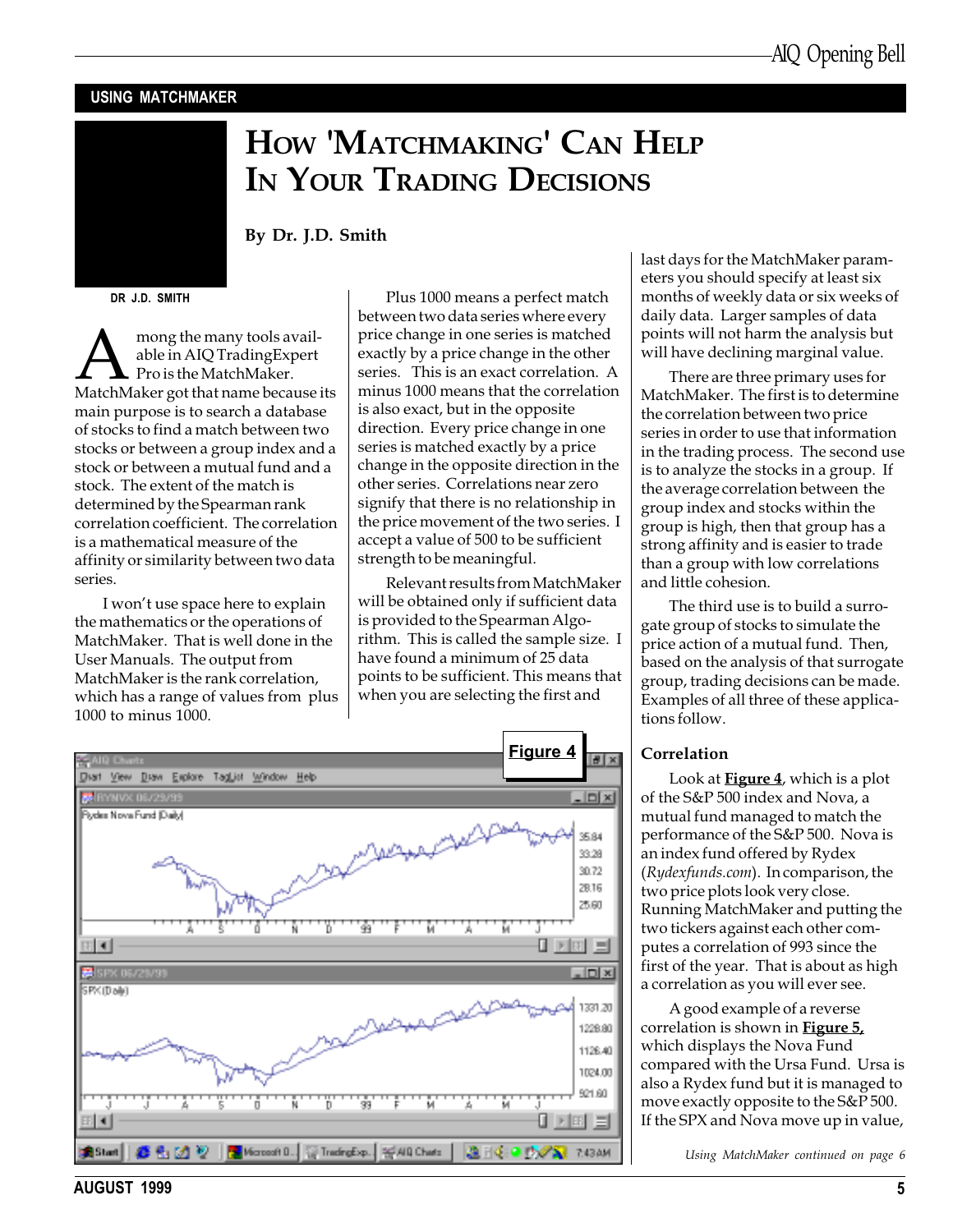#### USING MATCHMAKER continued . . .

the Ursa Fund moves down. More importantly, when the whole market moves down, the Ursa Fund moves up.

The MatchMaker test between Nova and Ursa computes a correlation of minus 975. The concept works. Now we have a real trading tool. If we are long the market and getting nervous, the Ursa Fund is available as a hedge. Conversely, if we are short the market and need an upside hedge, the Nova Fund is available. MatchMaker gives us the confidence to perform this kind of trade.

The thing I like about the Rydex funds is that they are no load funds, there are no fees for switching in and out of funds, and no limits on trading. That giant sucking sound is assets moving to Rydex.

#### Group Analysis

The second use of MatchMaker, analyzing specific groups in terms of how well the stocks in the group correlate to the group index, is illustrated in Figure 6. The example is the Bank 7 group from the AIQALL pyramid structure.

MatchMaker computes the



correlations of each stock against the bank group index. The results vary from very good correlation to almost no correlation. Fleet Financial (FLT) with a correlation of 709 shows a strong cohesion to the overall group. WFC and STI also show strong correlations. This signifies that if the



analysis of this group is bullish, recent history indicates that FLT, WFC, and STI will tend to move with it.

UNBC, on the other hand, shows an inclination to move independently of the group. This is not necessarily a bad thing. UNBC may have moved 10 times faster than the Bank 7 group and as a result have a low correlation. The use of the group price action should not be a basis for trading a position in UNBC. If the group is moving, then pick an FLT or a WFC because they move best with the group.

#### Mutual Fund Trading

 One of my favorite trading strategies is to trade sector funds, mutual funds managed to match a sector of the economy and thus the market. Sector rotation, the movement of money between sectors, provides very real opportunities for profitable trades. But the problem is that the mutual fund companies do not give a lot of information. Closing net asset value, that's it. Mutual fund companies will publish the major stock holdings within the fund, but usually this information is issued only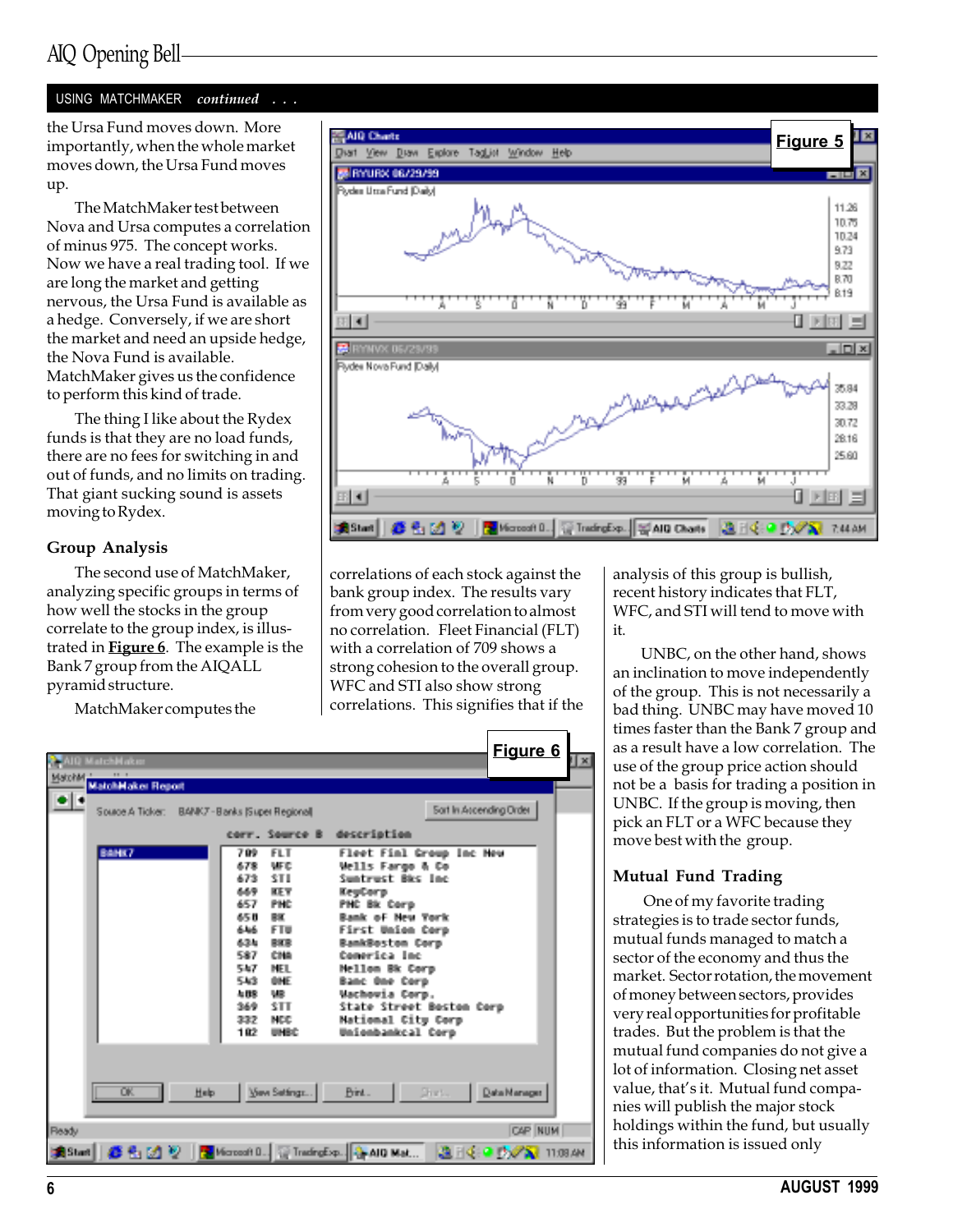#### USING MATCHMAKER continued . . .

quarterly which is a bit late for our purposes.

If I am going to use the Sector Fund report in AIQ TradingExpert, I need high and low prices for the day as well as closing prices. I also need volume. I can get this data by building a surrogate group of stocks from which AIQ then computes a surrogate index. That index has closing, high and low prices, and volume.

These are not the exact values that would come from the sector fund but merely approximations. Happily, however, when these approximations are compared with the approximations of the other surrogate group indexes in the sector report, the law of large numbers takes over. Averages rule.

Look at the example in Figure 7, which is the Rydex Energy fund. The first step in building a surrogate group for this fund is to download the mutual fund closing data with the ticker RYEIX. Then run MatchMaker to find stocks with the best correlations from all the stocks in your database.

 In the example (Figure 7), 15 stocks were found with very strong

| <b>STATO Matchelaker</b><br>Matribel<br>Matchieloker Resoul             |                                                                                                                                                                                                                                          | <b>Figure 7</b>                                                                                                                                                                                                                                                                                                                                       | fхI |
|-------------------------------------------------------------------------|------------------------------------------------------------------------------------------------------------------------------------------------------------------------------------------------------------------------------------------|-------------------------------------------------------------------------------------------------------------------------------------------------------------------------------------------------------------------------------------------------------------------------------------------------------------------------------------------------------|-----|
| $\bullet$<br>Source A Ticker: FMEDS - Ricter/Energy                     |                                                                                                                                                                                                                                          | Sait In Accending Order                                                                                                                                                                                                                                                                                                                               |     |
|                                                                         | corr, Source B. description                                                                                                                                                                                                              |                                                                                                                                                                                                                                                                                                                                                       |     |
| <b>RYTE IX</b>                                                          | 927<br>直接<br>医囊肿<br>最新な<br>UCL.<br>東京子<br>ME.<br>新聞<br>東海市<br>東京会<br>ET F.<br><b>图211</b><br>\$79.<br>APC.<br>生きす<br><b>TOT</b><br>東方像<br>職<br>卧。<br>変え目<br><b>MAI</b><br>全1巻<br>SE.<br>盘牛呢<br>\$13.<br>BH L<br>受賞す<br>医肾间<br>886<br>484 | Bill Severings: De-<br>Excess Corp.<br>Beautiful I<br><b>Corp.</b><br>LL THE CORP<br><b>CONTRACTOR</b><br>EL E.<br>Anadarko Petroleun Coro<br>Tehal Adr<br>Burlington Resources<br><b>Fhillips Fetroleum</b><br>Mational Ailmall<br><b>The Co</b><br>Shell Transport & Trdg<br>Baker Hughes Inc.<br>Friede Saldman International<br>Baache Cora<br>w. |     |
| OK.<br>Halp.                                                            | Yeve Settings                                                                                                                                                                                                                            | Print <sub>e</sub><br>Diretti<br>Data Manager                                                                                                                                                                                                                                                                                                         |     |
| Ready<br>anstant   66 名 21 22   Dall Ko.   Gilma.   Hol40.   Guat   昭40 |                                                                                                                                                                                                                                          | NUM<br>進展のある<br>8:36 AM                                                                                                                                                                                                                                                                                                                               |     |

correlations to the Energy Fund, running from 927 for BJS to 806 for APA.

This will be a strongly cohesive surrogate group. Wish I could say that it always happens this nicely, but alas that is not the case. Some sectors, such as computers or technology, are



not this well behaved. I simply do the best I can.

I now form a new surrogate group using the ticker RYEIZ. Using the Data Manager's list building function, I select the top 10 stocks from the MatchMaker list and place those tickers under RYEIZ. I then compute the new group index using the Compute New Indices function. The new surrogate group is plotted in Figure 8. Notice that the mutual fund

Using MatchMaker continued on page 8

### AIQ 1999 Lake Tahoe Seminar

Hyatt Regency Hotel Incline Village, Nevada

Thursday thru Saturday October 7, 8, 9

Keynote Speaker: John Murphy

All-day Options Session (optional) on Wednesday October 6 featuring David Schultz and Lawrence McMillan

For reservations or for more information, call 800-332-2999